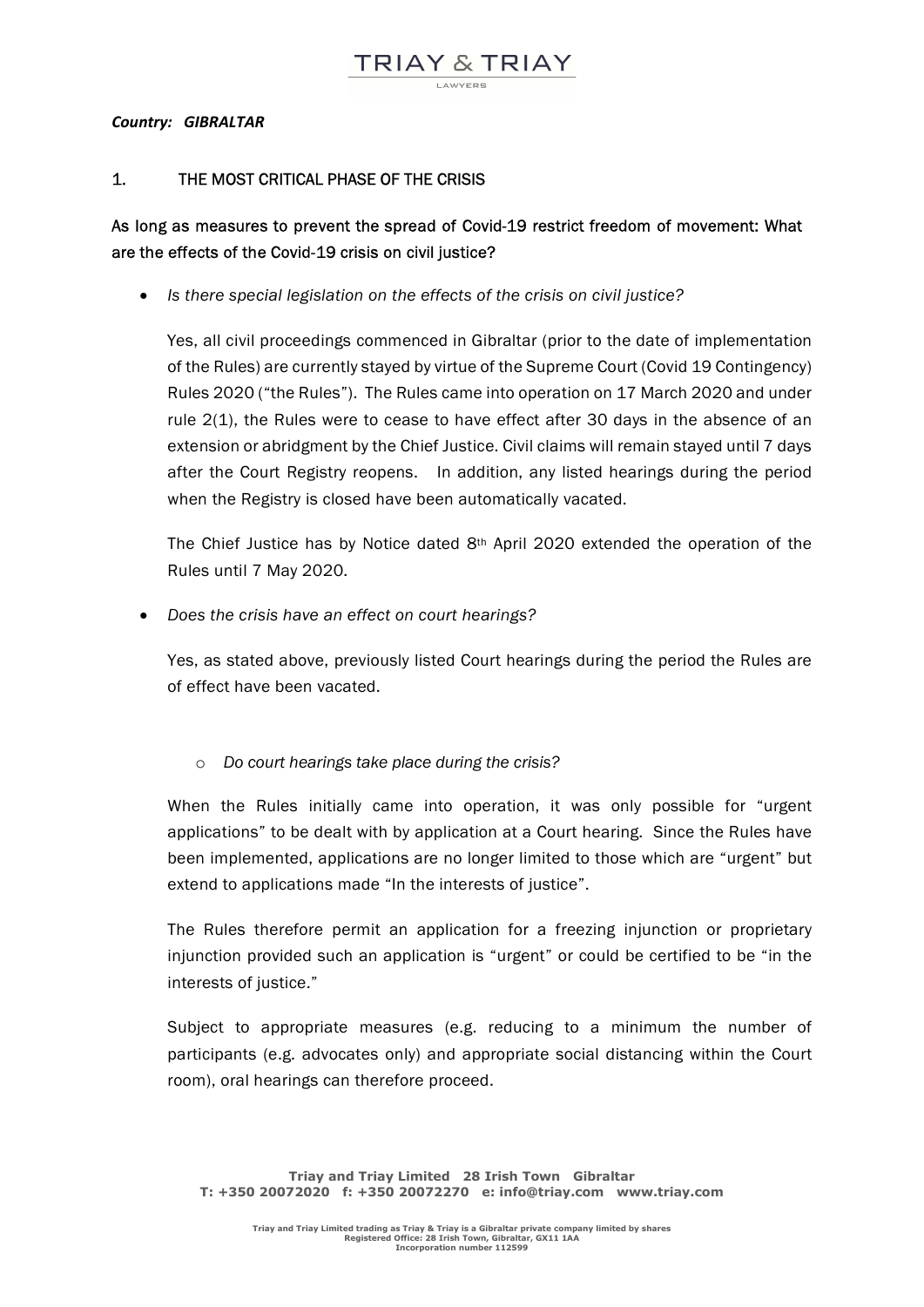o Do court hearings take place in the form of video conferences?

TRIAY & TRIAY

Arrangements have not been put in place for video conferencing. However, arrangements have been put in place for hearings to be conducted by telephone conference (as opposed to video conference). It is also possible for applications to be dealt with on the papers (without an oral hearing) with the Court determining the application exclusively on the basis of the documents submitted electronically. For all applications to be dealt with without an oral hearing, the English Commercial Court Guide at CPR Volume 2 at 2A-92 is to be followed as closely as the circumstances allow.

- Does the crisis have an effect on deadlines (of procedural and substantive law)?
	- o Are deadlines of ongoing proceedings affected?

Yes, as mentioned above, claims issued and proceeding prior to the implementation of the Rules are stayed.

o Are deadlines for bringing actions affected (limitation periods)?

It is still possible to issue claims/other originating process and there has therefore been no extension of the limitation period. However, the Court can after inviting submissions proceed to stay proceedings after they have been issued.

- Does the crisis have an effect on enforcement?
	- o Are enforcement orders issued?

Yes, enforcement orders can be issued. However, it is not possible to obtain a writ of possession re: the recovery of property.

o Are there any effects on deadlines?

Yes, as stated above, all existing civil proceedings (prior to the implementation of the Rules) are stayed until 7 days after the Court Registry re-opens. Currently this means the stay of such claims operates until 14 May 2020. It is however possible for parties to agree to comply with existing deadlines/directions.

o Can enforcement acts be postponed due to the crisis?

Yes, in particular with reference to the recovery of property by landlords. Any fines and compensation do not need to be paid until 14 days after the Registry re-opens.

- How do courts work during the crisis?
	- o Are courts closed?

The Court Registry is closed to members of the public in accordance with the Rules. Claims and applications may still however be issued by sending the same electronically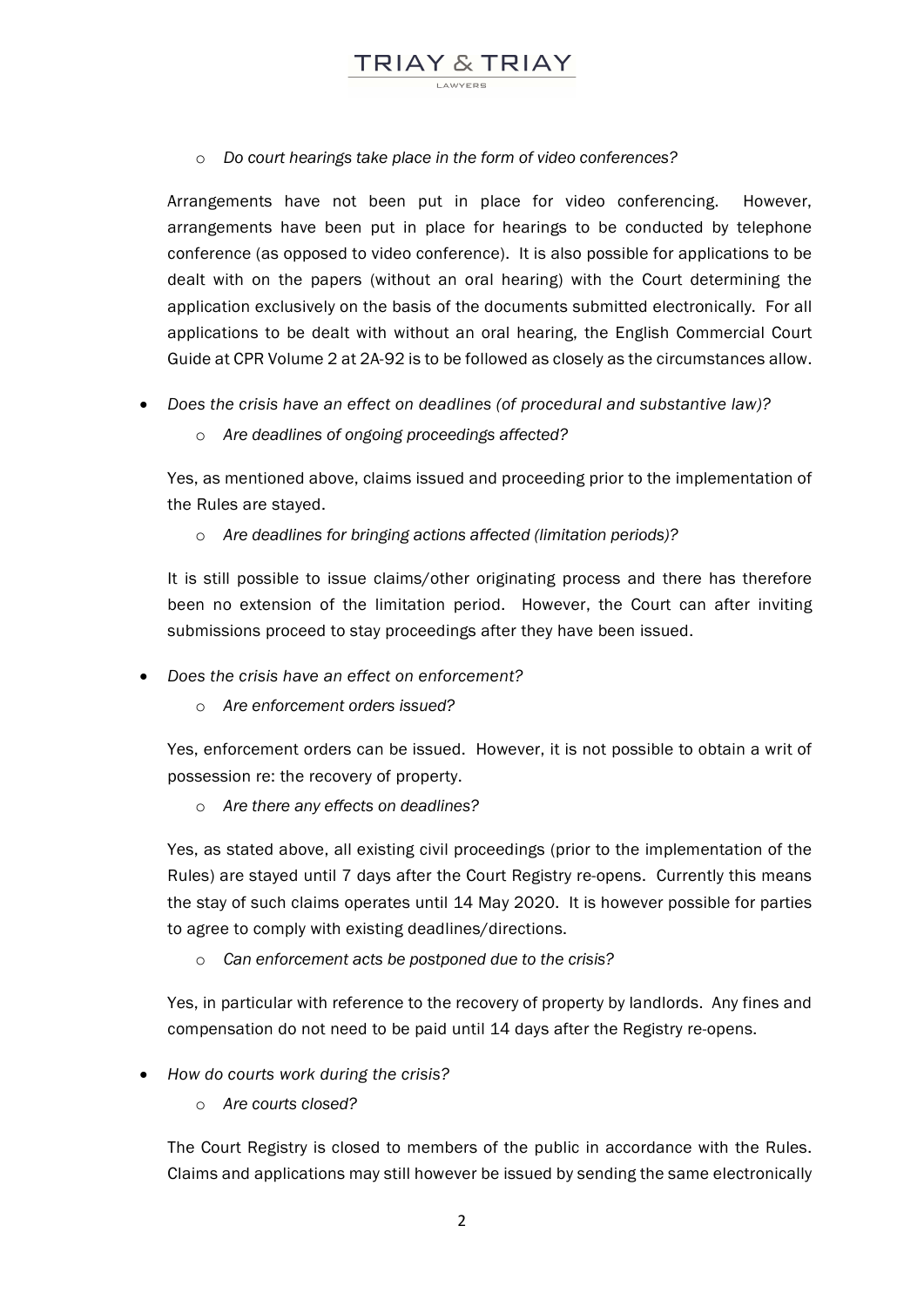to a designated email address and a suitable undertaking re: the payment of the Court fee.

TRIAY & TRIAY

o Can courts / judges be contacted?

Yes, via the designated email address.

o Are documents served?

Yes, documents (e.g. application notice) would still need to be served (unless the application was without notice). There is existing provision in our local civil procedure rules (Supreme Court Rules 2000) to allow the Court to order service by an alternative method or for service to be undertaken electronically on the adverse party.

 How are particularly urgent matters handled, in particular requests for interim measures such as injunctions and freeze orders?

These would be dealt with within the existing procedural framework under the Civil Procedural Rules when read in conjunction with the Rules. The relevant application would therefore need to be submitted electronically in accordance with the Rules and the application would then proceed either by telephone hearing or by oral hearing (subject to a minimum number of participants and appropriate social distancing). Any such application would usually require sworn evidence.

• How do lawyers work during the crisis?

Lawyers are continuing to work albeit mainly virtually from home albeit some firms are operating with a skeletal staff or staff working on rotation at the local office.

• How do banks work during the crisis?

Banks remain open albeit local banks have implemented respective Contingency Arrangements concerning the provision of banking services. Alternative methods of banking are encouraged e.g. use of ATMS for encashments and Online Banking platforms for payments. However, access to banking halls is limited. By way of example, Gibraltar International Bank (a local retail bank) has limited access to its main branch to 5 people at any one time. Customer meetings can also be conducted by telephone or videoconference as opposed to face to face meetings.

• Does the crisis have an effect on insolvency law?

At present, no legislation has or rules been published on this aspect albeit rules are expected which will have an effect on insolvency law. It is anticipated these are likely to result in some form of moratorium.

• Are there any further effects not addressed in the questions above?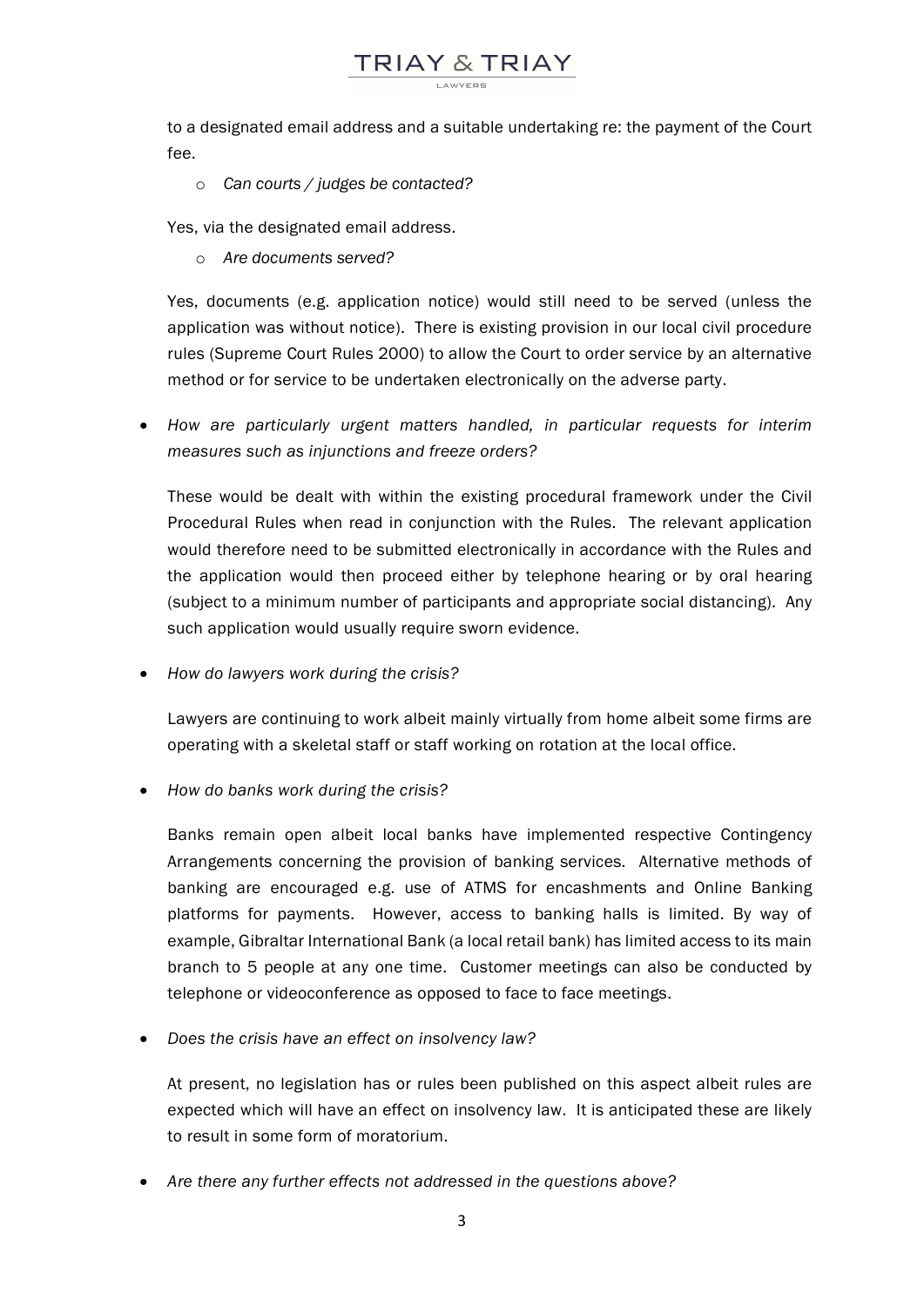

No – not with reference to Court procedure.

## 2. FORECAST: AFTER THE CRISIS AND LONG-TERM EFFECTS

What are the consequences of the Covid 19 pandemic once the pandemic has abated, in the gradual return to a new normality and what are the long-term effects?

The consequences are likely to be wide ranging with the inevitable shrinking of the local economy and the consequential effect on businesses both locally and abroad. Gibraltar is by no means unique in this regard. It is also envisaged that that the "new normality" will be a gradual return to ways of the past coupled with a new approach to lifestyle and business. It is however hoped that the help offered by Government to date to certain sectors of the economy will serve to mitigate any long-term economic damage.

Which measures introduced during the crisis will be withdrawn immediately?

The Rules themselves will have an end date so they will cease to be of effect on the date designated.

• Which measures will remain in place?

It is not envisaged that the Rules will continue to operate so therefore the measures such as the current stay of civil proceedings will no longer apply and remain in place. It may however be a natural consequence of the Rules that more proceedings take place by telephone or on the papers than previously was the case prior to Covid 19 outbreak. However, strictly speaking that will not be by virtue of the measures themselves as the CPR already provided for telephone hearings etc.

 Will enforcement of economic crime, including corruption matters be weakened due to the lack of financial resources?

It is not anticipated that the enforcement of economic crime will be weakened due to lack of financial resources.

Do you expect a rise of new anti-corruption prosecutions after the crisis?

There is a high risk of coronavirus related scams (e.g. frauds in relation to the supply of personal protective equipment) and in that respect, fraudsters (given their very nature) are seeking to benefit in these difficult times. In addition, so-called security experts and cybercriminals may seek to promote other bogus products and services. There is also the possibility of prosecutions against individuals or companies who seek to benefit dishonestly or fraudulently from local Covid 19 financial support and stimulus measures which have been introduced to assist certain companies and individuals locally.